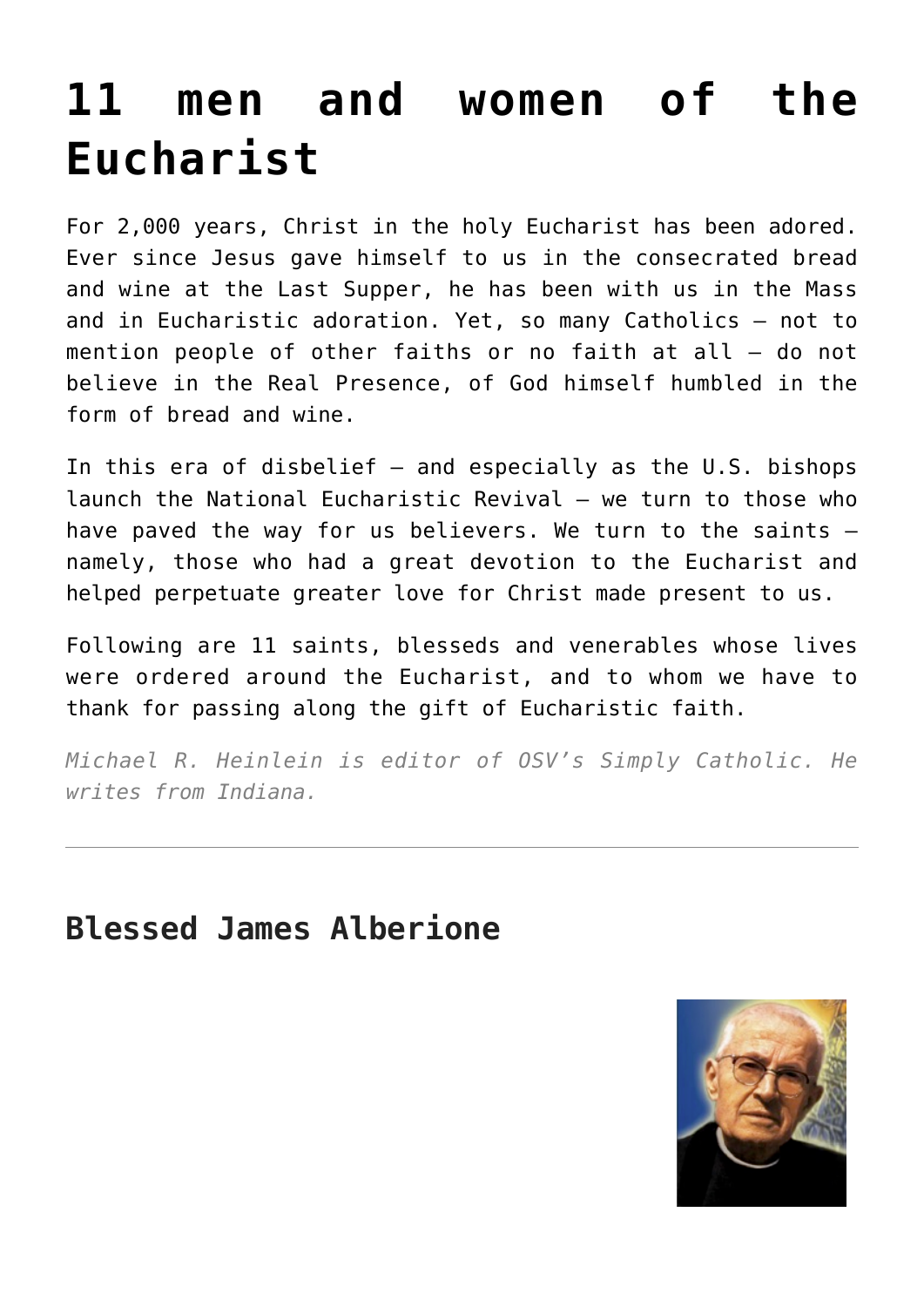Blessed James Alberione entered the seminary in his native Italy at age 16. Then, during an all-night Eucharistic vigil on New Year's Eve, 1900, Alberione began to discern a call to serve the men and women of the new century with the various forms of new media that would emerge in the following decades. The Pauline Family — five religious congregations, four secular institutes and an association of lay cooperators — was born from this experience. The Eucharist fuels the Pauline spirituality, which strengthens the faithful, in Alberione's words, "to spread the sweet odor of Christ." He adds: The Eucharist directs our mission as "Christ and his grace are brought everywhere." Alberione developed Pauline spirituality with a Eucharistic Holy Hour as a constituent part of each day. He described it as "an audience or school, where the disciple engages with the Divine Master."

**'What is Eucharistic adoration?' by Blessed James Alberione**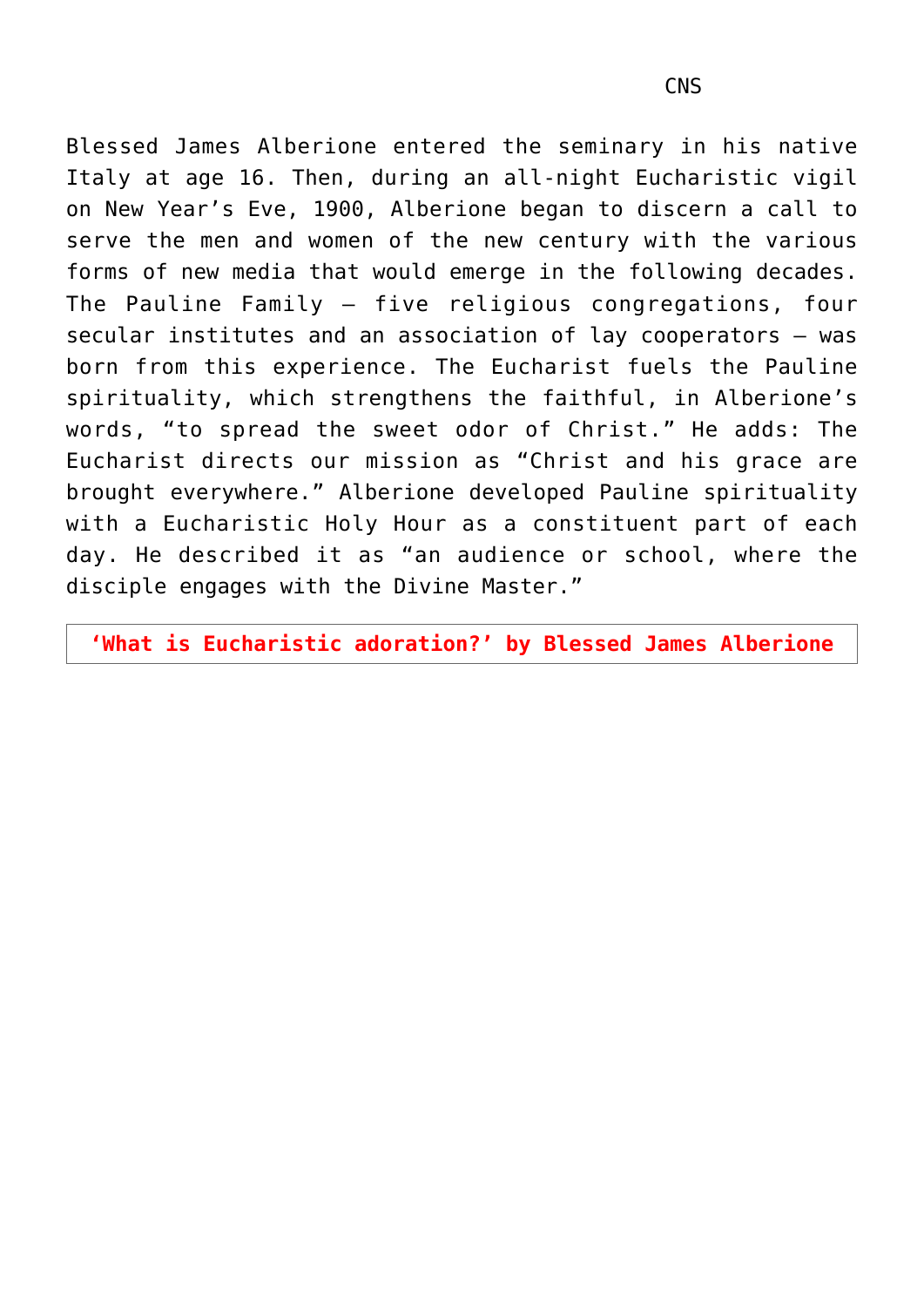*by Blessed James Alberione* "Eucharistic adoration has the purpose of grounding our life in Christ Jesus, through Jesus, with Jesus. It is the secret of our transformation. It is the creature meeting his Creator; The disciple before the Divine Master; The patient with the Doctor of souls; The poor one appealing to the rich One; The thirsty one drinking at the Font; The weak one presenting himself to the Almighty; The tempted one seeking a sure Refuge; The blind one searching for the light; The friend who goes to the True Friend; The lost sheep sought by the divine Shepherd; The heart led astray who finds the Way; The foolish one who finds Wisdom; The bride who finds the Spouse of the soul; The nothing who finds the All; The afflicted who finds the Consoler; The youth who finds life's meaning. It is the shepherds at the manager, Magdalene at the house of Simon, Nicodemus who arrives by night. It is the holy conversations of the Samaritan, of Zacchaeus, of Philip and of all the apostles with Jesus, especially during the last week of his earthly life and after the resurrection."

#### **St. Peter Julian Eymard**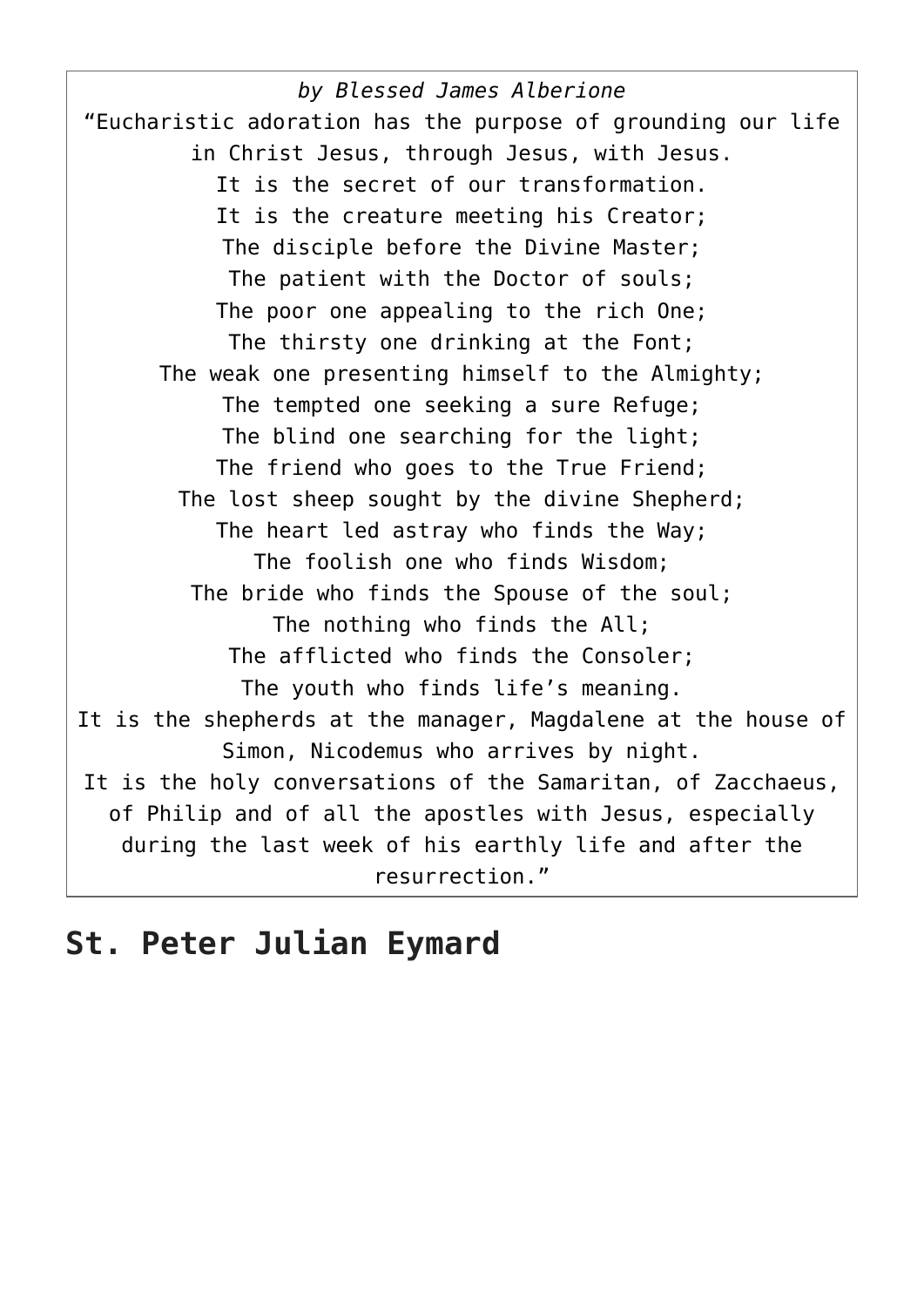

Creative Commons

Though he suffered from poor health, and was in and out of seminary several times because of it, St. Peter Julian Eymard's priesthood magnified a great love for the Eucharist and a tenacious desire to spread Eucharistic devotion. These have earned him renown as an Apostle of the Eucharist. Although not supported by superiors of his religious community in carrying on these efforts, Eymard established two religious congregations to carry out the charism he was called to foster in the Church: the Congregation of the Blessed Sacrament for men and the Servants of the Blessed Sacrament for women. His primary efforts were focused on helping children prepare for first holy Communion and encouraging lapsed Catholics to return to the sacraments. He advocated for frequent reception of the Eucharist.

*"Love cannot triumph unless it becomes the one passion of our life. Without such passion we may produce isolated acts of love; but our life is not really won over or consecrated to an ideal. Until we have a passionate love for our Lord in the Most Blessed Sacrament, we shall accomplish nothing."* — St. Peter Julian Eymard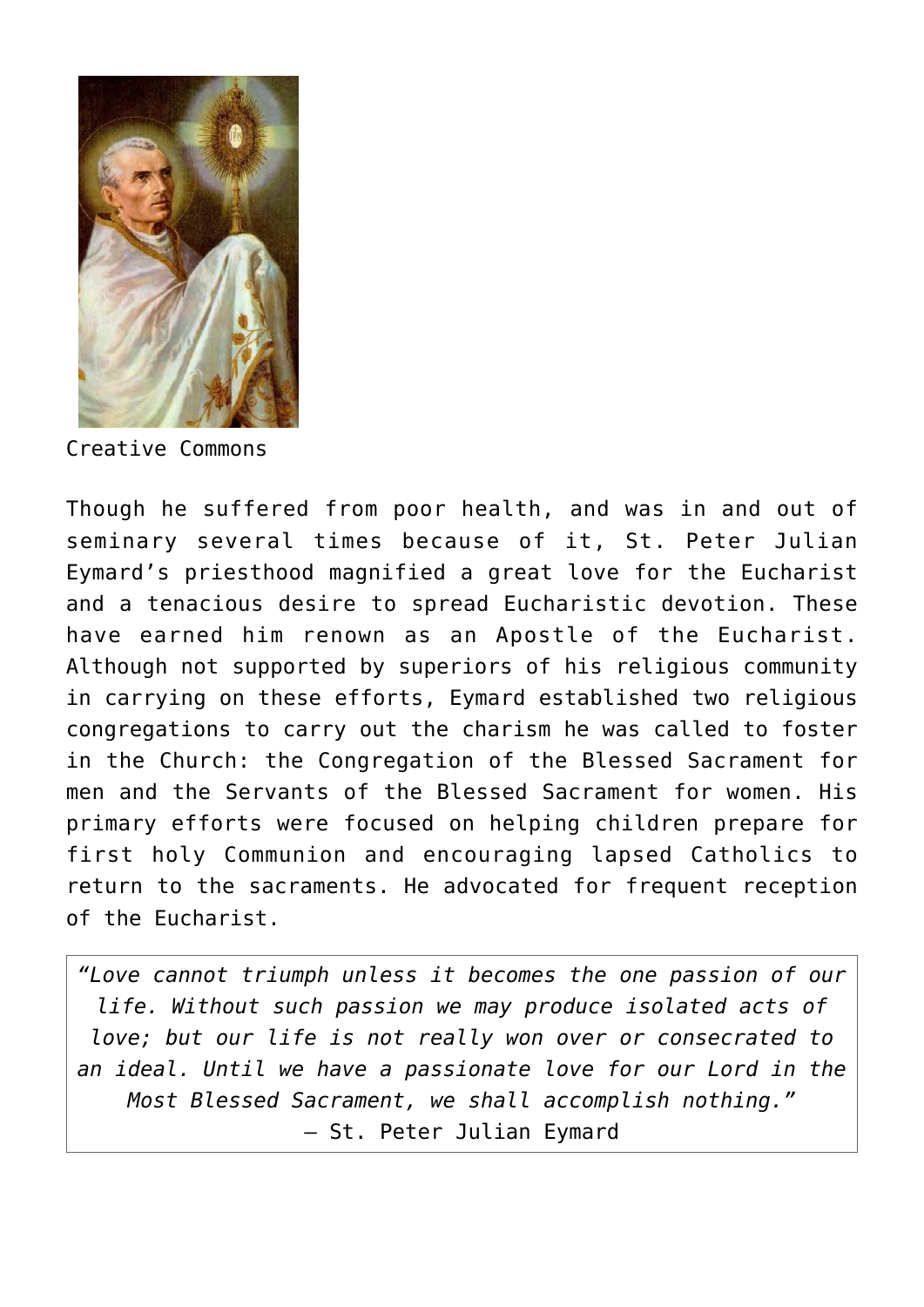# **St. Juliana of Liège**



Andreas Praefcke via Creative Commons

St. Juliana, a little-known Norbertine canoness from modernday Belgium, spent much of her life advocating for a feast to honor and celebrate Christ's real presence in the Eucharist and all the meaning it holds for the Church. St. Juliana was prompted to advocate for the feast in response to not only her own personal devotion to the Blessed Sacrament but also in response to private revelations. Interpreted later, in consultation with spiritual guides, the visions of St. Juliana that began when she was 16 years old indicated the necessity of a liturgical feast in honor of the sacrament of Christ's Body and Blood. This resulted in the pope's 1264 declaration of the solemnity of Corpus Christi — the first universal feast to be imposed obligatorily by a pope. St. Thomas Aquinas had been assigned by the pope to compose new liturgical texts for the feast. Born from the visions, tenacity and devotion of St. Juliana, many of the original texts for Corpus Christi composed by St. Thomas Aquinas, including "Adoro te Devote," remain an essential part of the Church's sacred hymnography. The "Pange Lingua," for example, is often sung during the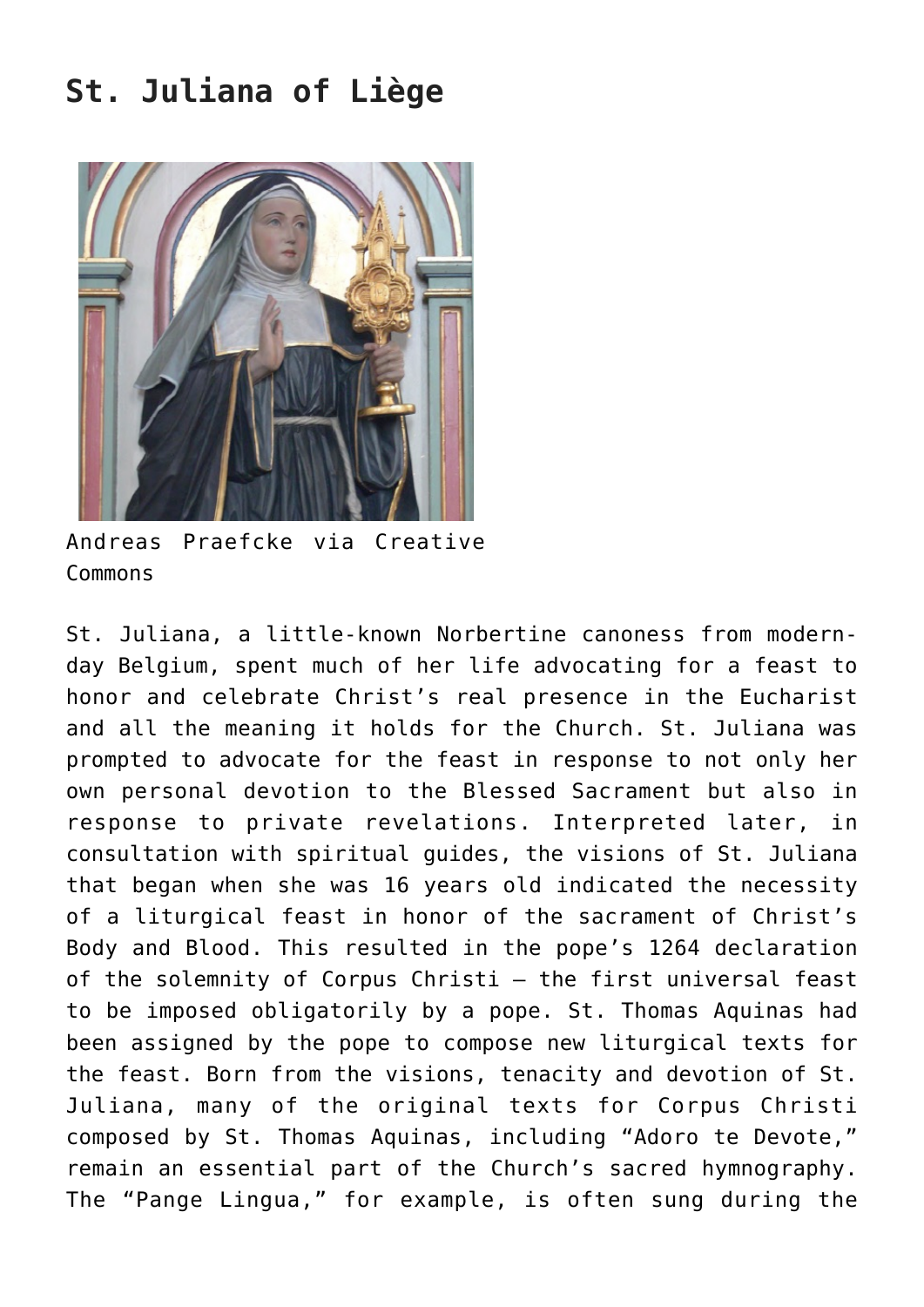Eucharistic procession after the Evening Mass of the Lord's Supper on Holy Thursday. The last two stanzas of this hymn are referred to separately as the "Tantum ergo" and are sung at Benediction of the Blessed Sacrament.

**'Pange Lingua' by St. Thomas Aquinas**

Sing, my tongue, the Savior's glory, of His flesh the mystery sing; of the Blood, all price exceeding, shed by our immortal King, destined, for the world's redemption, from a noble womb to spring.

Of a pure and spotless Virgin born for us on earth below, He, as Man, with man conversing, stayed, the seeds of truth to sow; then He closed in solemn order wondrously His life of woe.

On the night of that Last Supper, seated with His chosen band, He the Pascal victim eating, first fulfills the Law's command; then as Food to His Apostles gives Himself with His own hand.

Word-made-Flesh, the bread of nature by His word to Flesh He turns; wine into His Blood He changes; what though sense no change discerns? Only be the heart in earnest, faith her lesson quickly learns.

Down in adoration falling, Lo! the sacred Host we hail; Lo! o'er ancient forms departing, newer rites of grace prevail; faith for all defects supplying, where the feeble senses fail.

To the everlasting Father, and the Son who reigns on high, with the Holy Ghost proceeding forth from Each eternally,be salvation, honor, blessing, might and endless majesty. Amen.

# **St. Elizabeth Ann Seton**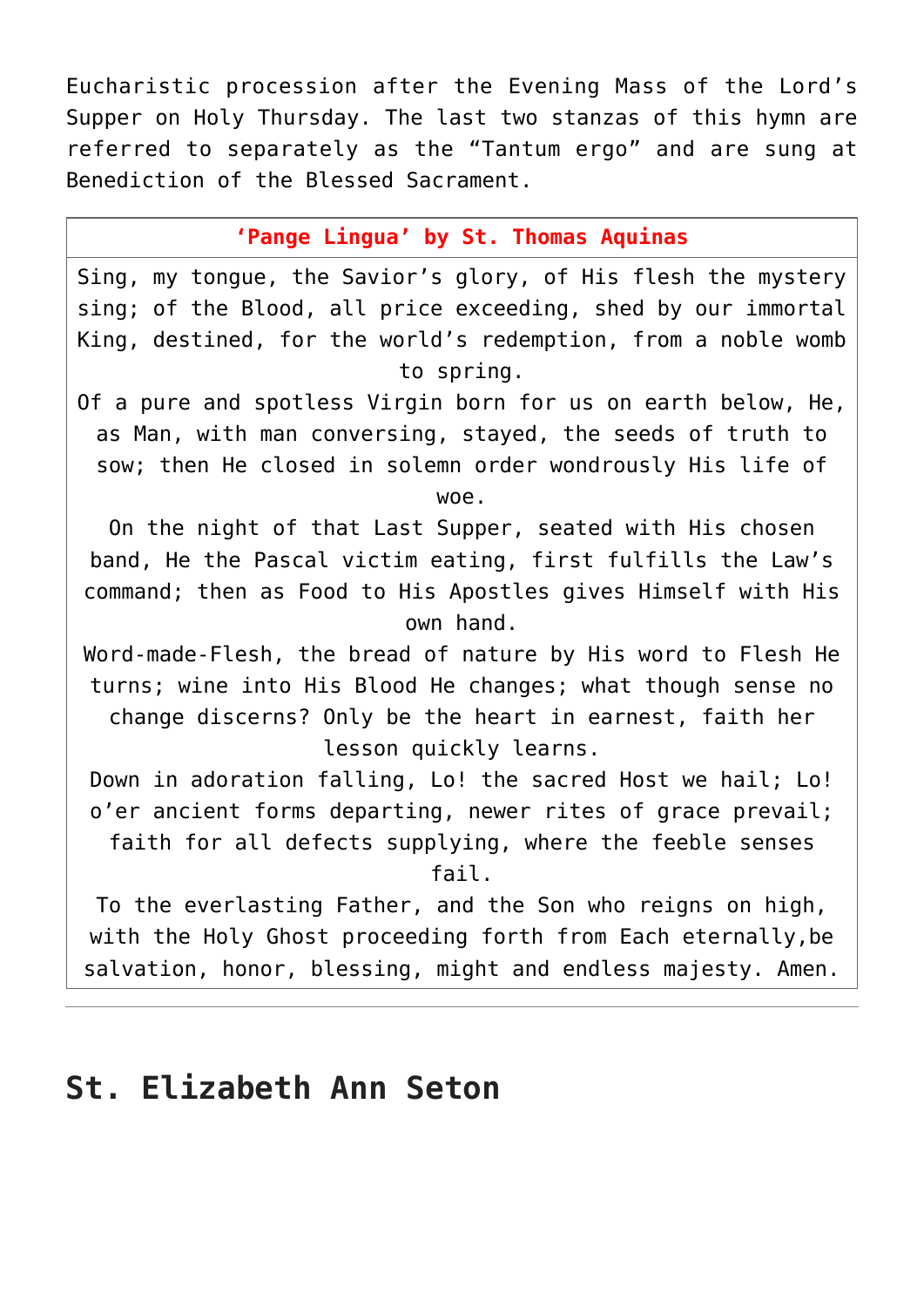

**CNS** 

Before St. Elizabeth Ann Seton — the first U.S.-born person to be canonized — left Episcopalianism for Catholicism, she found herself gazing out the window of her former church, praying to the Lord in the Eucharist at the Catholic church down the street. This Eucharistic amazement was born of curiosity after the lasting impression of family friends and their own devotion to the Eucharistic Lord. Having arrived at Catholic faith primarily through her experiences of the Eucharist, St. Elizabeth Ann — wife, mother, religious woman and foundress wrote in her diary when at last she became Catholic and received first holy Communion: "At last GOD IS MINE and I AM HIS."

*"The heart preparing to receive the Holy Eucharist should be like a crystal vase."* — St. Elizabeth Ann Seton

#### **Venerable Fulton Sheen**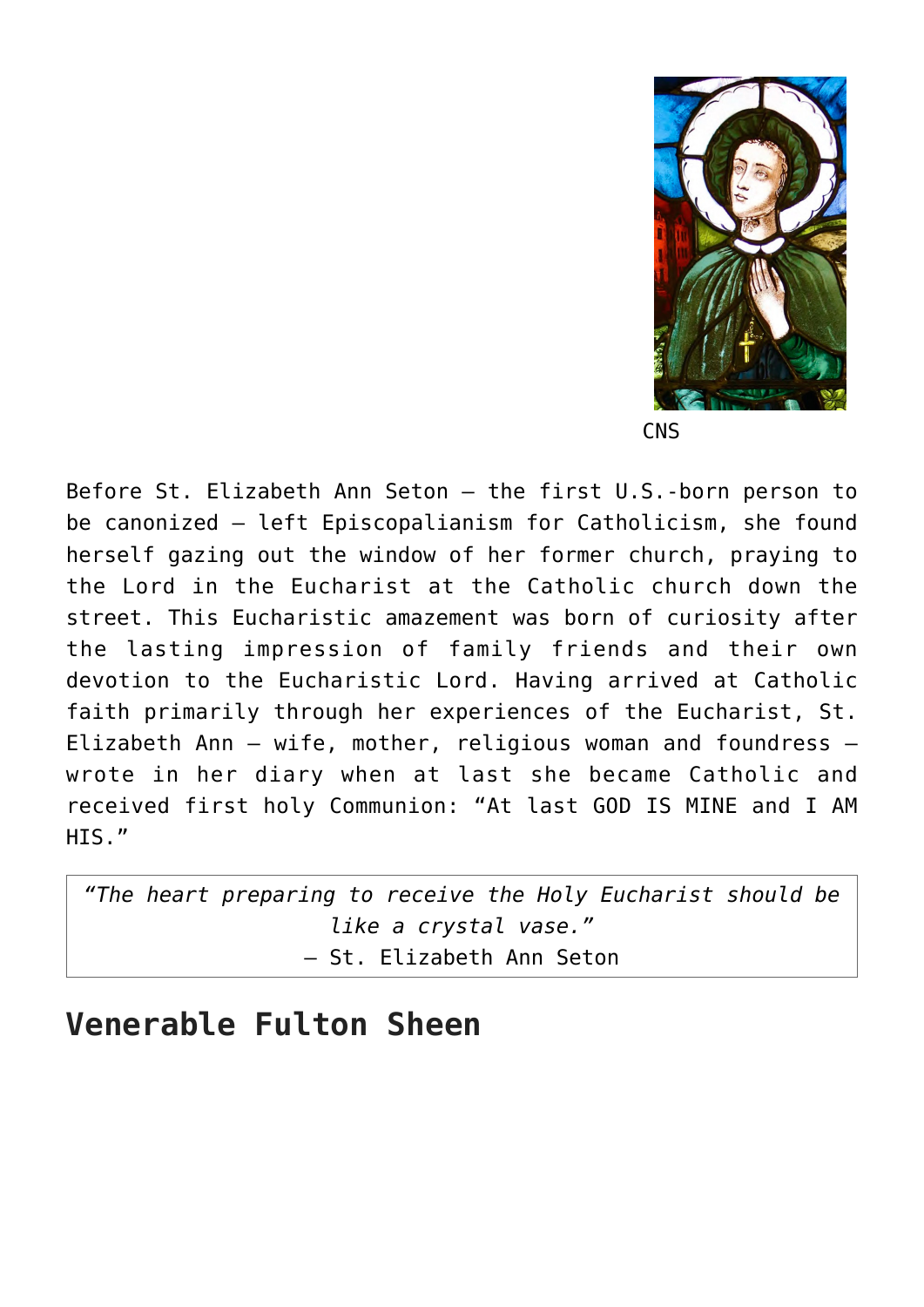

**CNS** 

Archbishop Fulton Sheen, the miracle for whose beatification was approved by Pope Francis in 2019, once said that "the greatest love story of all time is contained in a tiny white host." This was the love that transformed him, making him an effective evangelist and Gospel witness. His daily Eucharistic Holy Hour was legendary. From the day of his ordination to the day of his death, Sheen spent an hour a day praying in the presence of the Blessed Sacrament. From his office desk, through an open door, he could gaze upon the tabernacle at all times. His union with Christ enabled him to more fully, more accurately and more convincingly lead others to Christ in all he said and did. Sheen was a man of many talents and accomplishments, but it was Christ who enabled him to use them in the best ways.

*"The purpose of the Holy Hour is to encourage deep personal encounter with Christ. The holy and glorious God is constantly inviting us to come to Him, to hold converse with Him, to ask for such things as we need and to experience what a blessing there is in fellowship with Him."* — Venerable Fulton Sheen

# **St. Teresa of Calcutta**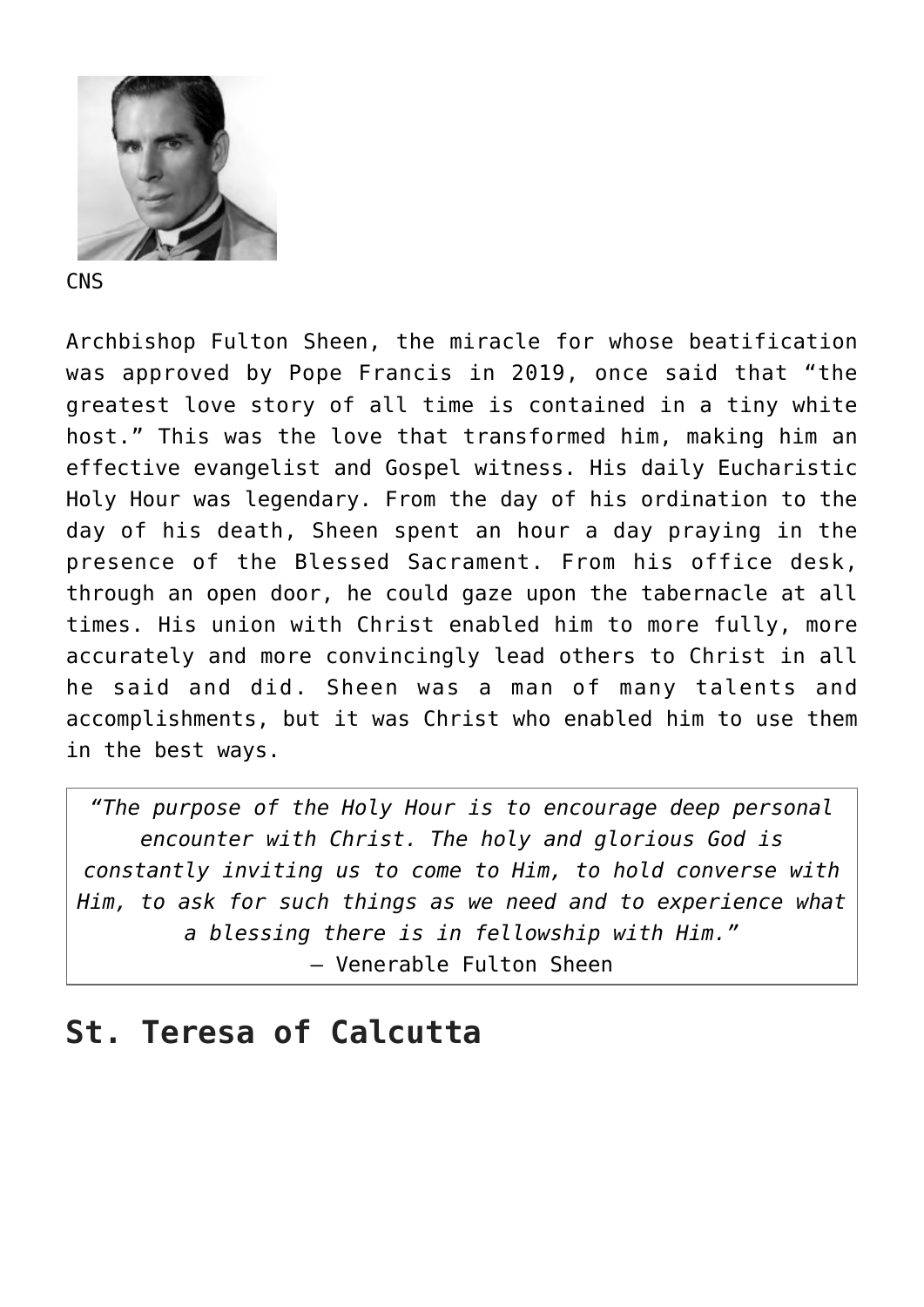

**CNS** 

Known for her heroic works of charity among "the poorest of the poor," Mother Teresa often remarked that she and her sisters could not carry out their mission without daily, regular Eucharistic adoration. This simple, humble woman known to give her all for those on the margins and in most need, recognized that it was Christ who strengthened her, and needed to begin and end the day in adoration of his Eucharistic presence. It bore great fruit in her life, as she once remarked: "It has brought us so close to each other. We love each other better, but I think we love the poor with greater and deeper faith and love."

*"Jesus has made Himself the Bread of Life to give us life. Night and day, He is there. If you really want to grow in love, come back to the Eucharist, come back to that Adoration."* — St. Teresa of Calcutta

# **St. Clare**

In art, St. Clare is often seen holding a monstrance or ciborium containing the holy Eucharist. This recalls a time that St. Clare — companion of St. Francis of Assisi and foundress of the congregation commonly known as the Poor Clares — placed the Eucharist at her monastery's front door during threat of invasion by the emperor's troops. By a humble gesture of adoration, with the help of two other sisters, the troops' plans were thwarted. St. Clare's longing for the Eucharist was only underscored by the practices of her era,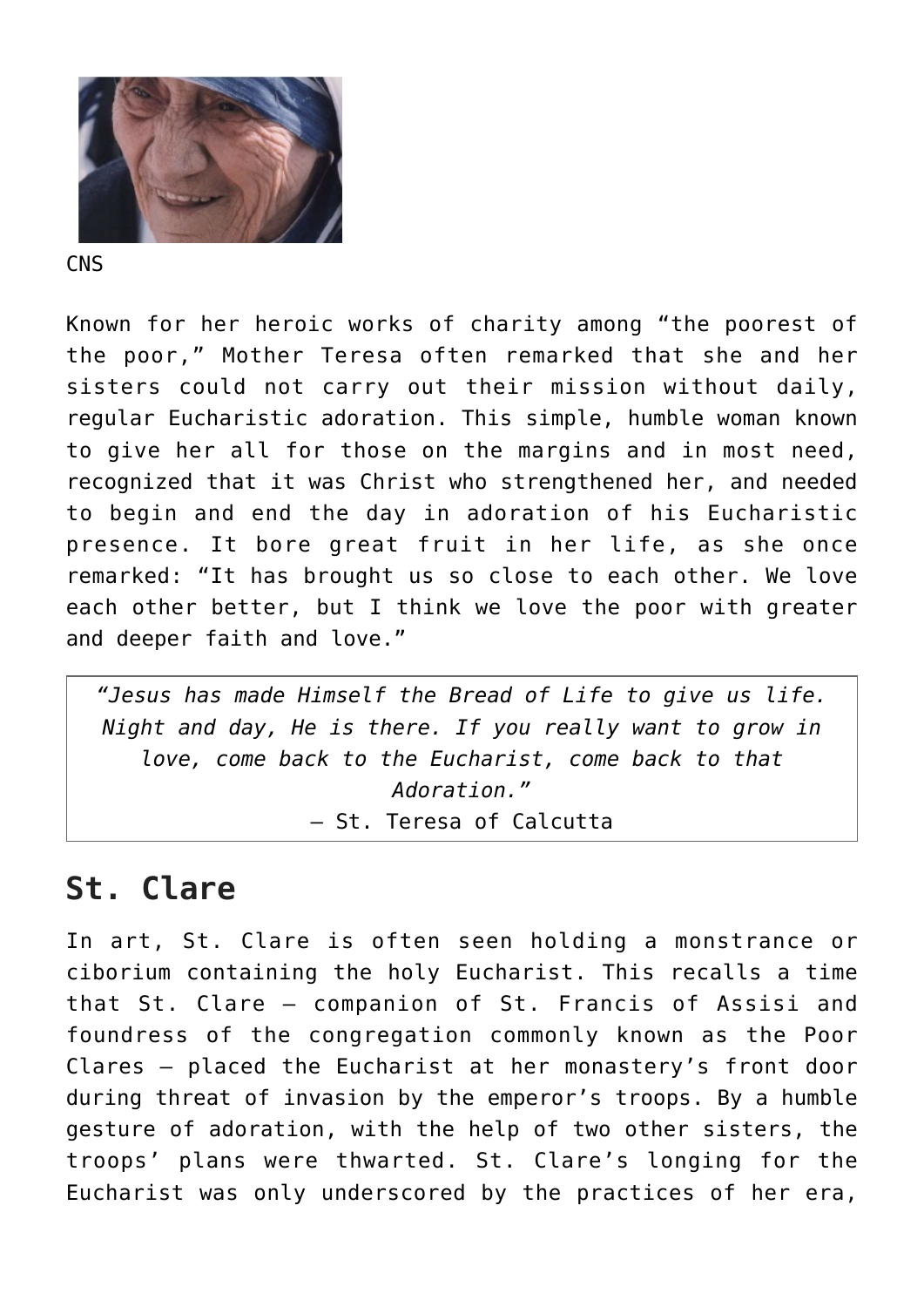during which the Eucharist could only be received a handful of times during the year. Pope St. John Paul II recalled that her "whole life was a Eucharist" on account of her "continual 'thanksgiving' to God in her prayer, praise, supplication, intercession, weeping, offering and sacrifice."

#### **Pope St. Pius X**



**CNS** 

Pope St. Pius X labored to bolster the faith of Catholics. Among other things, he prioritized strong catechetical instruction and various liturgical reforms. Among them, reflecting one of the hallmarks of his pontificate, was to increase fervor for the Eucharist. His program of Eucharistic fervor emphasized the regular, pious reception of the Eucharist, whereby, he said, "union with Christ is strengthened, the spiritual life more abundantly sustained, the soul more richly endowed with virtues, and the pledge of everlasting happiness more securely bestowed on the recipient." Likewise, he encouraged the reception of first holy Communion at the age of reason, or about 7 years of age, abandoning the centuries' old practice of reserving first reception of the sacrament for older children and young adults. He hoped to leave a powerful impression on the young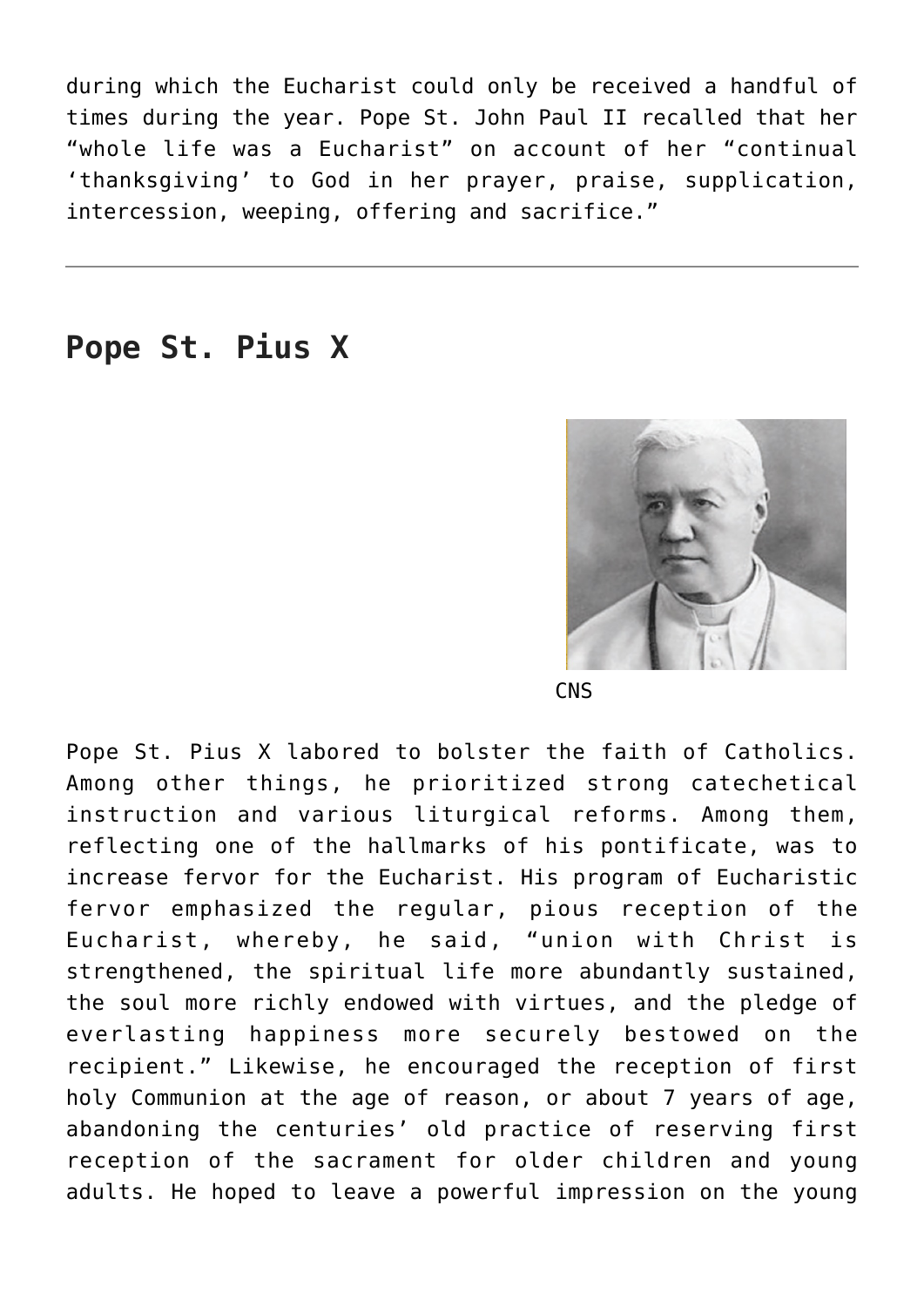child's mind and also encourage their parents to more faithful observances.

*"Holy Communion is the shortest and safest way to Heaven. There are others: innocence, but that is for little children; penance, but we are afraid of it; generous endurance of trials of life, but when they come we weep and ask to be delivered. The surest, easiest, shortest way is the Eucharist."* — St. Pius X

# **Blessed Carlo Acutis**



CNS photo/courtesy Sainthood Cause of Carlo Acutis

The Italian teenager Blessed Carlo Acutis has captivated Catholics young and old since his 2020 beatification. Although only 15 at his death, Carlo was resolved to prioritize his life around the Eucharist. Each day found him attending Mass and spending time in prayer before the Eucharistic Lord. He believed, as he put it, "the Eucharist is my highway to heaven." And he endeavored to share this reality with others, with a focus on Eucharistic miracles, through his virtual and online apostleship.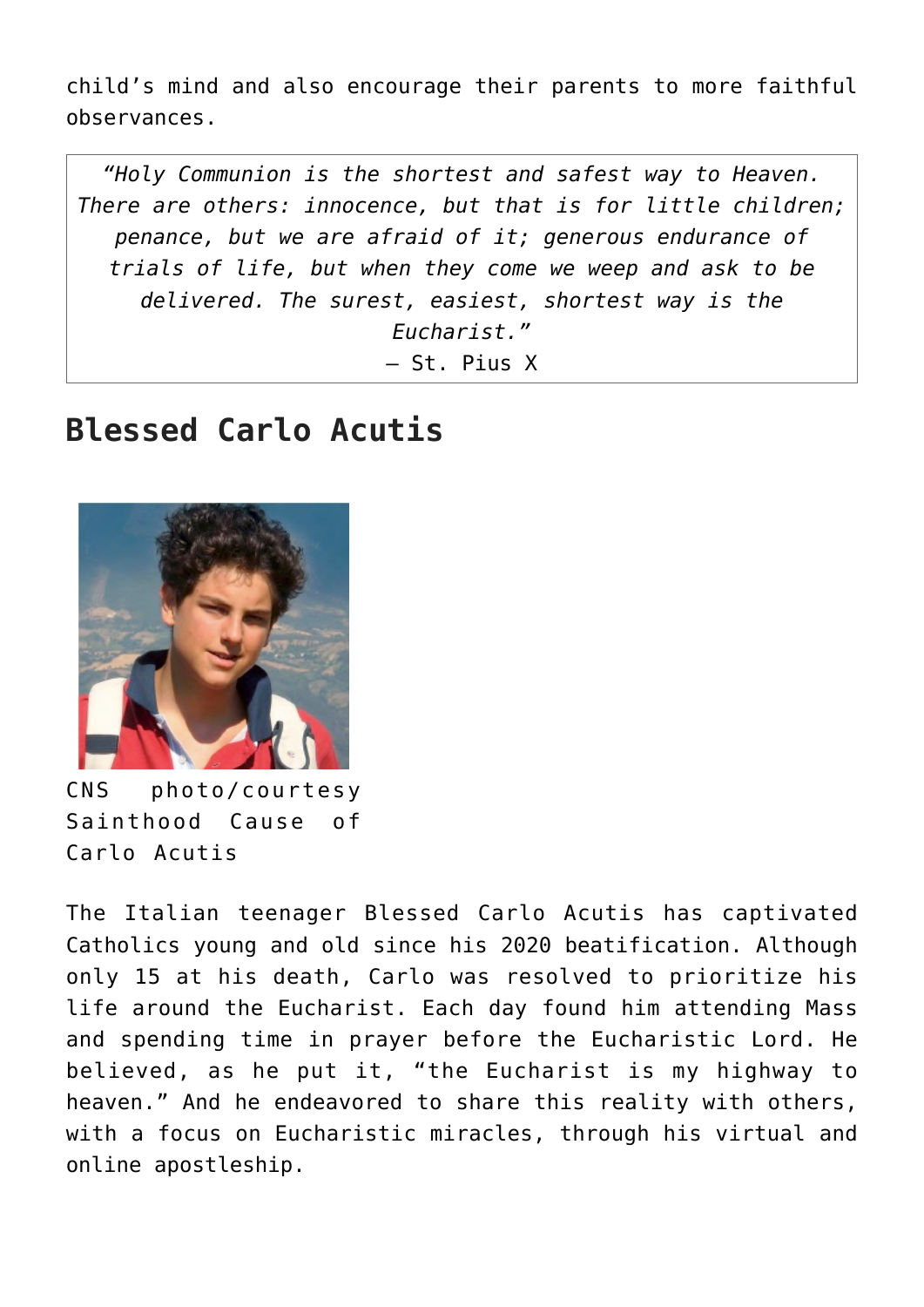*"When we face the sun we get a tan … but when we stand before Jesus in the Eucharist we become saints."* — Blessed Carlo Acutis

#### **St. Augustine**



**CNS** 

The early Church Father St. Augustine has been regarded for centuries as one of the most important teachers of the Faith. This has remained true through the centuries, including in the documents of the Second Vatican Council, in which he was the most-quoted non-scriptural source. Key kernels of the Church's Eucharistic faith are found in Augustine's teaching, which has been vital to the Church's own understanding of this great mystery. Augustine stressed the ecclesial effect of the Eucharist, having made clear that the Eucharist constitutes the Church. Christ's body in the Eucharist and the Church are bound together for Augustine. He emphasized and underscored Christ's real presence in the Eucharist, saying, "Recognize in the bread what hung on the cross, and in the cup what flowed from his side." And he taught that the Eucharist is a means to sanctity, particularly though joining our sacrifices to Christ's sacrifice on the cross. All of this he experienced by means of his own well-known conversion, which came after a life of searching and recognition that only in God does our soul find rest.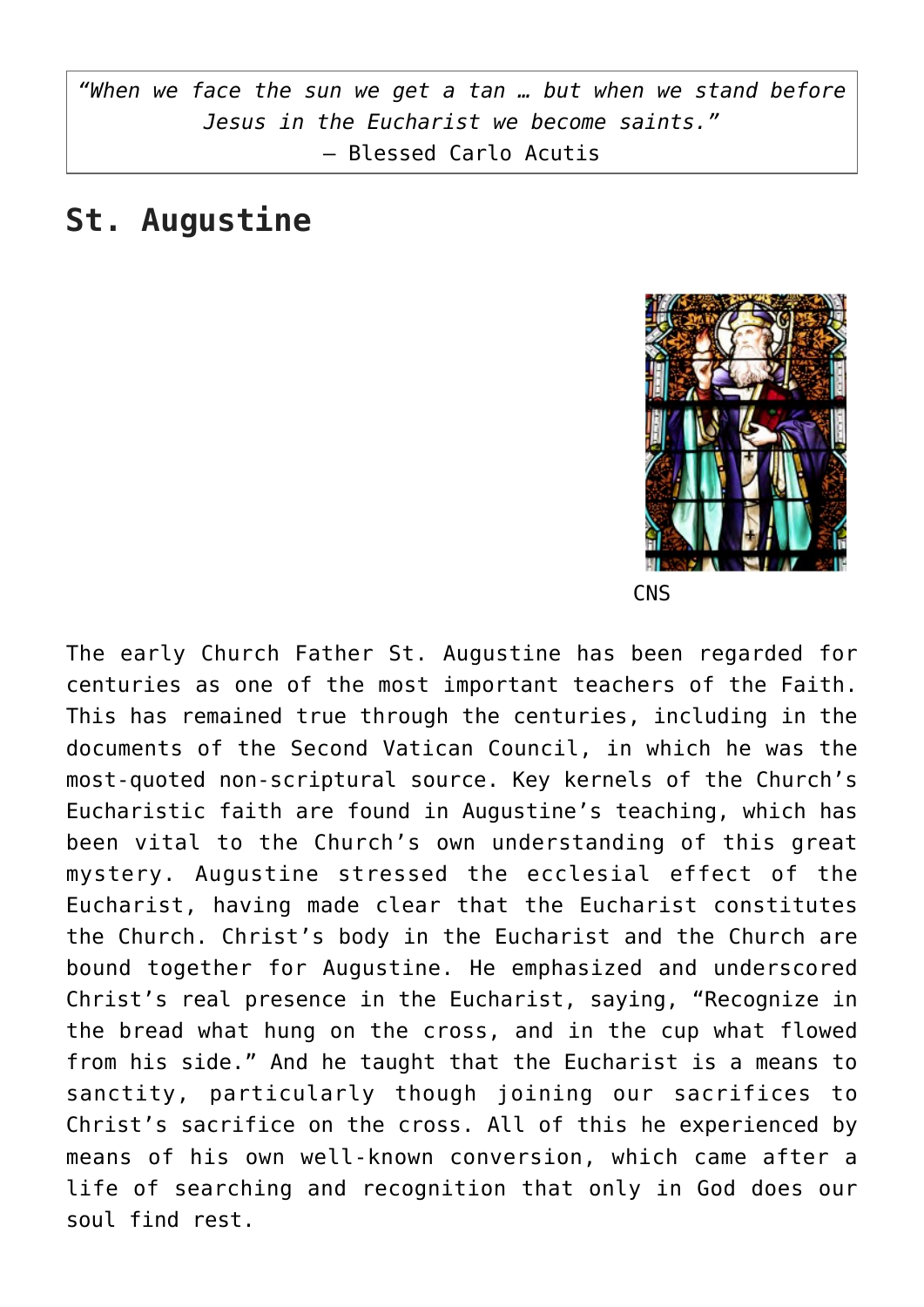*"If you, therefore, are Christ's body and members, it is your own mystery that is placed on the Lord's table! It is your own mystery that you are receiving! You are saying 'Amen' to what you are: your response is a personal signature, affirming your faith. When you hear 'The body of Christ,' you reply 'Amen.' Be a member of Christ's body, then, so that your 'Amen' may ring true!"* — St. Augustine

#### **Pope St. John Paul II**



**CNS** 

Pope St. John Paul II knew in his heart the fruits that the Eucharist can bear in our lives. His magisterium reflects a unique motivation to promote Eucharistic renewal in the life of the Church, so that Catholics could truly come to recognize the sacrament as the source and summit of its life and activity. He invited Catholics to restore "Eucharistic amazement" to their spiritual lives through various initiatives and pastoral texts that continue to educate, inspire and share the Church. He wanted "to banish the dark clouds of unacceptable doctrine and practice, so that the Eucharist will continue to shine forth in all its radiant mystery." And he led the way by example. "Let Jesus present in the Blessed Sacrament speak to your hearts," he said in 1997. "It is he who is the true answer of life that you seek. He stays here with us: he is God with us. Seek him without tiring, welcome him without reserve, love him without interruption: today, tomorrow, for ever!"